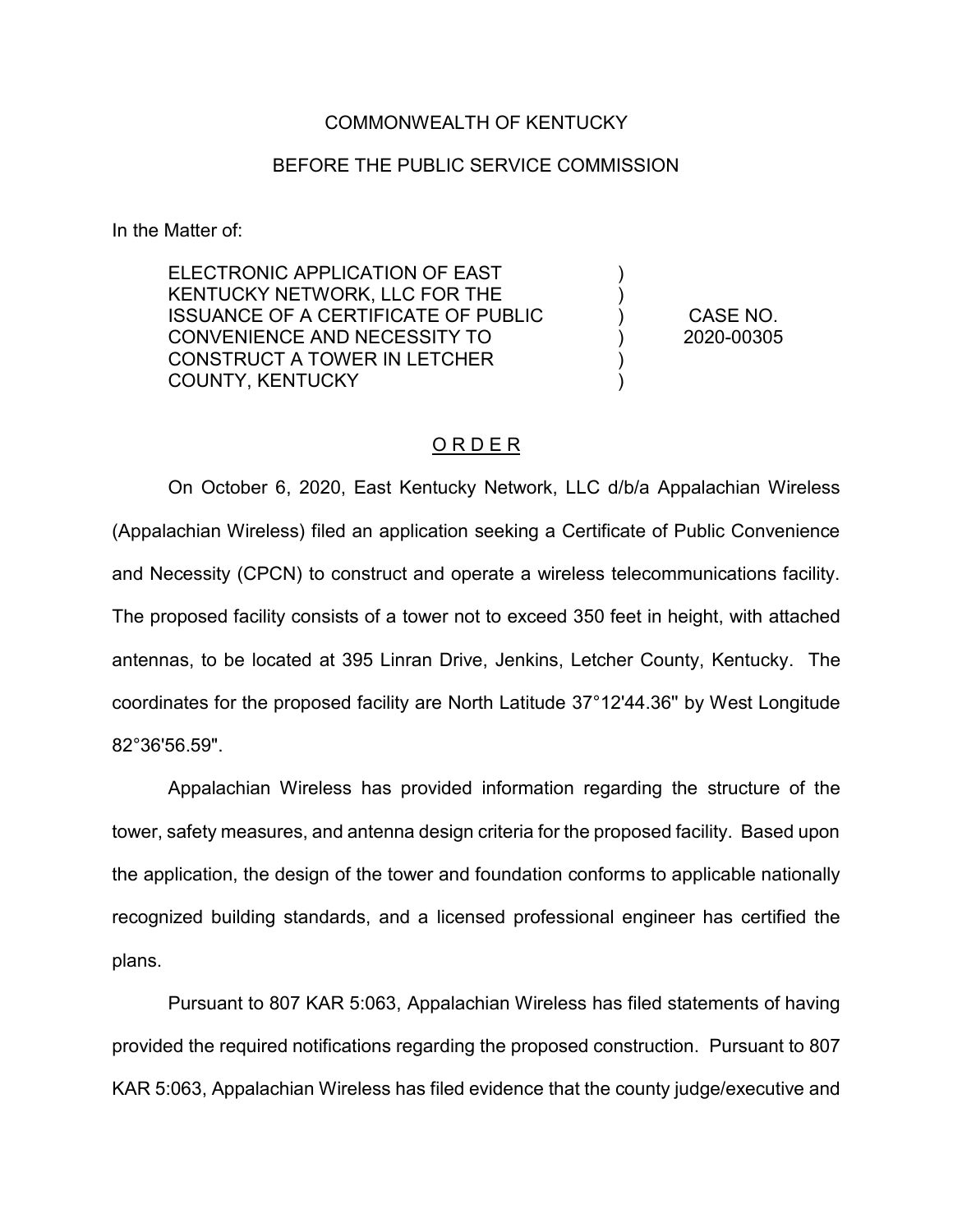all property owners within 500 feet and contiguous to the cell site have been notified of the proposed construction. The notices solicited any comments and informed the recipients of their right to request intervention. As of the date of this Order, no public comments or requests for intervention have been received.

Appalachian Wireless filed applications with the Federal Aviation Administration and the Kentucky Airport Zoning Commission seeking approval for the construction and operation of the proposed facility. Both applications have been approved.

Having considered the evidence of record and being otherwise sufficiently advised, the Commission finds that Appalachian Wireless has demonstrated that a facility is necessary to provide adequate utility service and, therefore, a CPCN to construct the proposed facility should be granted.

Pursuant to KRS 278.280, the Commission is required to determine proper practices to be observed when it finds, upon complaint or on its own motion, that the facilities of any utility subject to its jurisdiction are unreasonable, unsafe, improper, or insufficient. To assist the Commission in its efforts to comply with this mandate, Appalachian Wireless should notify the Commission if the antenna tower is not used to provide service in the manner set out in the application and this Order. Upon receipt of such notice, the Commission may, on its own motion, institute proceedings to consider the proper practices, including removal of the unused antenna tower, which should be observed by Appalachian Wireless.

IT IS THEREFORE ORDERED that:

1. Appalachian Wireless is granted a CPCN to construct a wireless telecommunications facility. The proposed facility consists of a tower not to exceed 350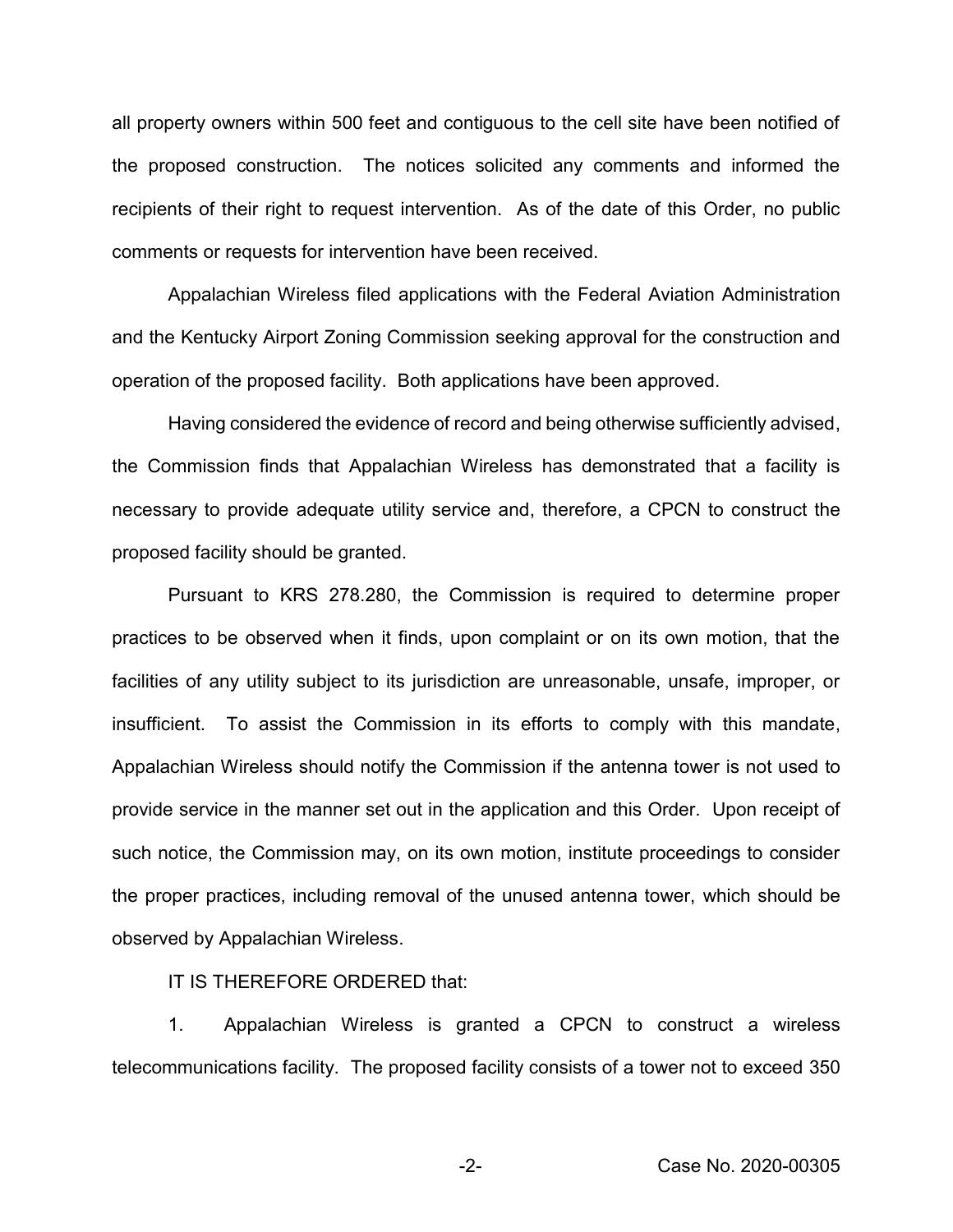feet in height, with attached antennas, to be located at 395 Linran Drive, Jenkins, Letcher County, Kentucky. The coordinates for the proposed facility are North Latitude 37°12'44.36'' by West Longitude 82°36'56.59".

2. Appalachian Wireless shall immediately notify the Commission in writing if, after the antenna tower is built and utility service is commenced, the tower is not used for three months in the manner authorized by this Order.

3. Documents filed, if any, in the future pursuant to ordering paragraph 2 herein shall reference this case number and shall be retained in the post-case correspondence file.

4. This case is closed and removed from the Commission's docket.

## REMAINDER OF PAGE INTENTIONALLY LEFT BLANK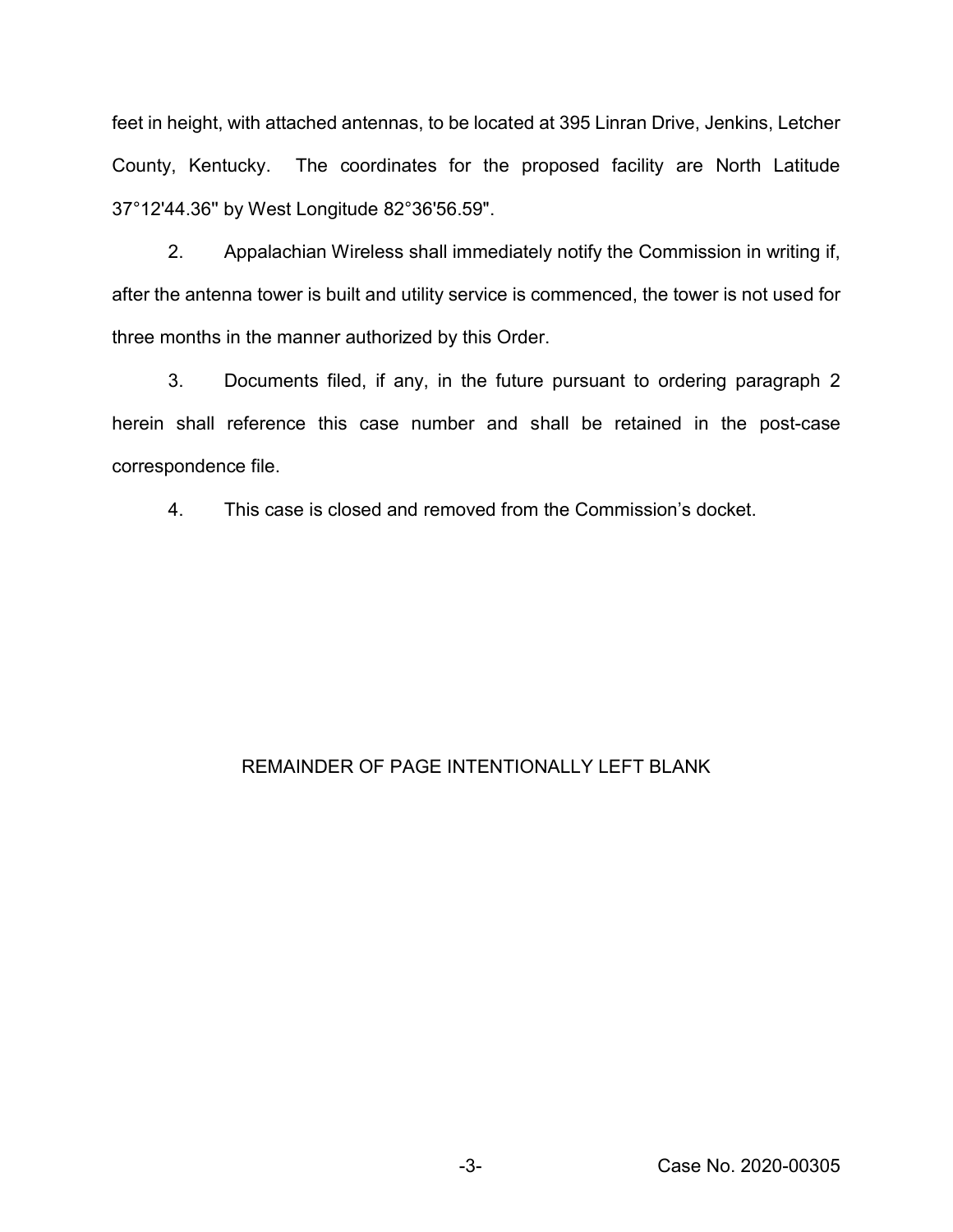By the Commission



ATTEST:

 $\bigwedge \bigvee \bigvee$  for

Executive Director

Case No. 2020-00305